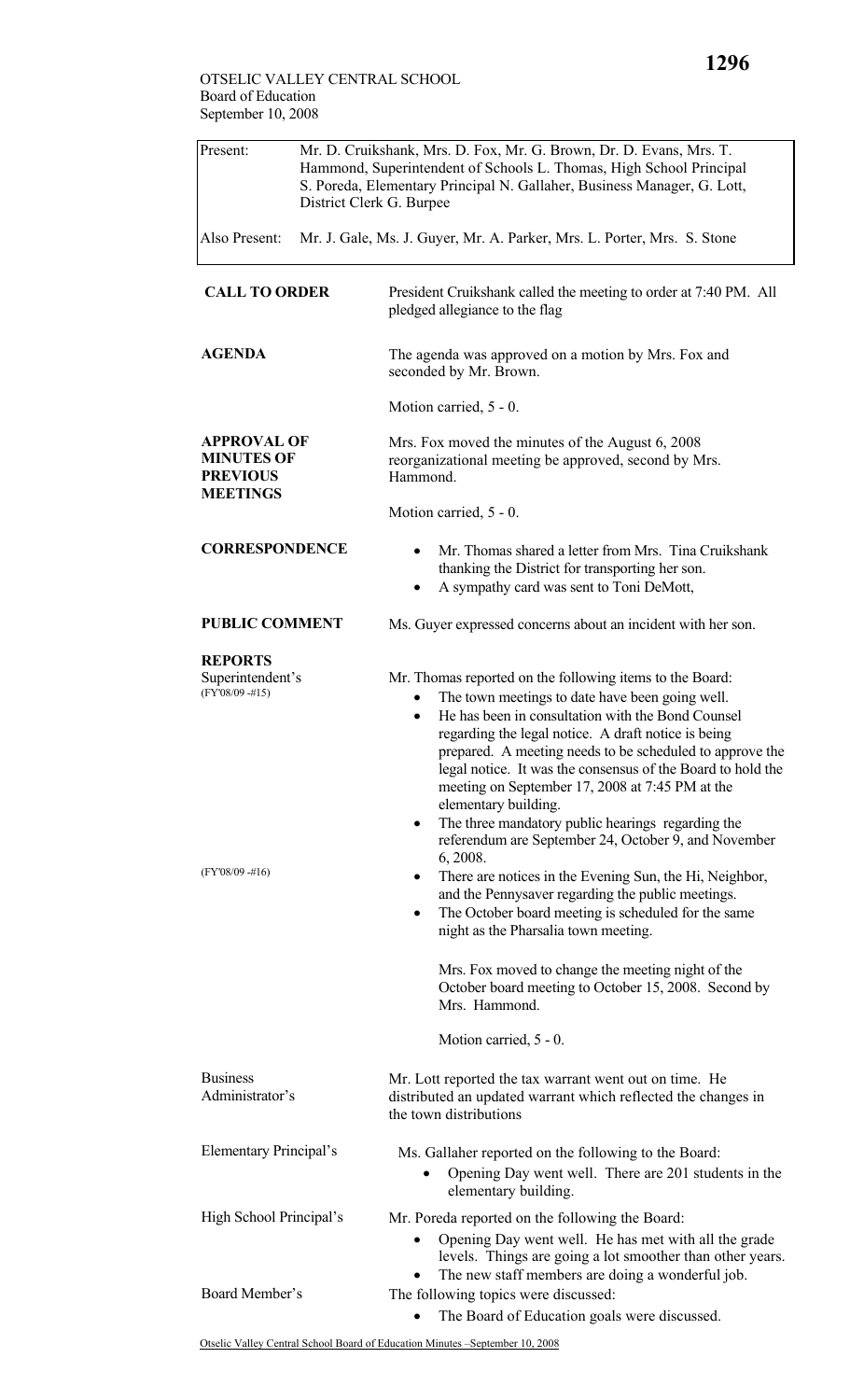Motion by Mr. Brown to accept the 2008-2009 Board of Education goals. Second by Dr. Evans.

Motion carried, 5 - 0.

- A letter from Rural Schools Association was distributed.
- Mr. Brown and Mr. Cruikshank reported on staff opening day. They both presented information on the building project to the staff. They felt it went well and that numerous good questions were asked.
- Dr. Evans reported that an article in a recent "Post Standard", Otselic Valley had the second highest graduation rate in Central New York.

 Motion by Dr. Evans to accept the June, 2008 financial reports as presented. Second by Mrs. Fox.

Motion carried,  $5 - 0$ .

Motion by Mrs. Fox to accept the July, 2008 financial reports as presented. Second by Dr. Evans.

Motion carried,  $5 - 0$ .

Motion by Dr. Evans to accept the August, 2008 financial reports as presented. Second by Mr. Brown.

Motion carried,  $5 - 0$ .

## **OLD BUSINESS** None at this time.

## **NEW BUSINESS**

Personnel Recommendations  Motion by Mrs. Fox upon the recommendation of the Superintendent of Schools, to approve the following personnel recommendations:

| Judith Smith     | Appointment as<br>an elementary<br>school newspaper<br>advisor for the<br>2008-2009 school<br>year                                                                                                       | At a stipend of<br>\$486.00                                   |
|------------------|----------------------------------------------------------------------------------------------------------------------------------------------------------------------------------------------------------|---------------------------------------------------------------|
| Susan LeBlanc    | Appointment as<br>the high school<br>book club advisor<br>for the 2008-2009<br>school year                                                                                                               | At a stipend of<br>\$195.00                                   |
| Jody Mashlykin   | Conditional<br>appointment<br>pending<br>clearance from<br>the State<br>Education<br>Department as an<br>elementary long<br>term substitute<br>teacher at a salary<br>of \$33,342 (Step<br>2), pro-rated | Effective<br>September 2,<br>2008 through<br>January 31, 2009 |
| Michael Sheridan | Conditional<br>appointment<br>pending<br>clearance from<br>the State<br>Education                                                                                                                        |                                                               |

**Financial Reports**  (FY'08/09 - #17)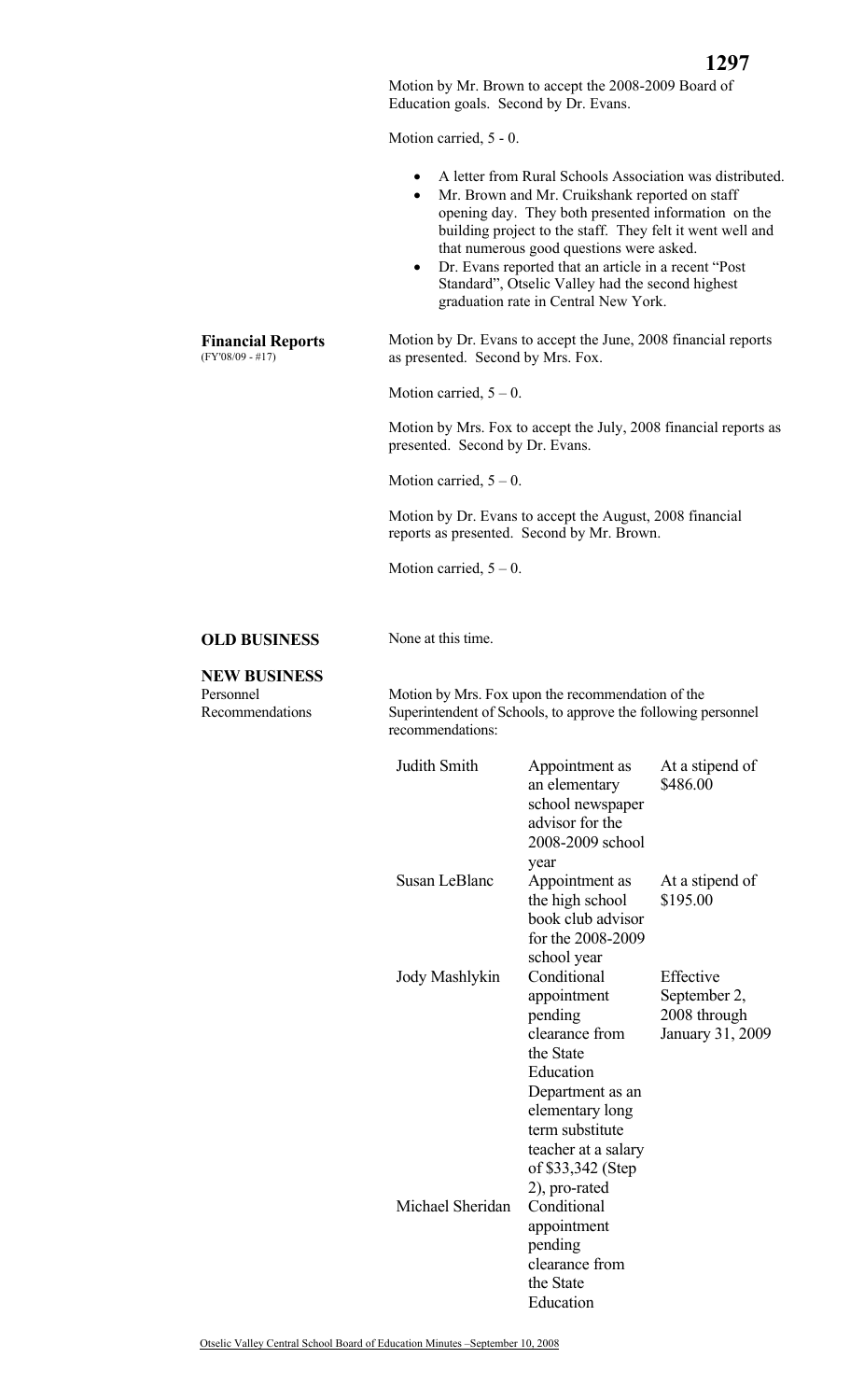## **1298**

| Elizabeth<br>Spalluto<br>Lori Wood | Department as a<br>substitute teacher<br>Appointment as a<br>substitute teacher<br>Conditional<br>appointment<br>pending<br>clearance from<br>the State<br>Education<br>Department as a<br>school aide, at an<br>hourly rate of | Effective<br>September 2,<br>2008                                              |
|------------------------------------|---------------------------------------------------------------------------------------------------------------------------------------------------------------------------------------------------------------------------------|--------------------------------------------------------------------------------|
| Sarah Brush                        | \$8.05.<br>Conditional<br>appointment<br>pending<br>clearance from<br>the State<br>Education<br>Department as<br>substitute school<br>aide, substitute<br>cafeteria worker<br>and substitute                                    |                                                                                |
| Lorraine<br>Scardino               | teacher<br>Conditional<br>appointment<br>pending<br>clearance from<br>the State<br>Education<br>Department as a<br>substitute<br>licensed teaching<br>assistant,<br>substitute school<br>aide, and                              |                                                                                |
| Patricia Graham                    | substitute teacher<br>Appointment as<br>an AED<br>Instructor for the<br>$2008 - 2009$<br>school year                                                                                                                            | At a stipend of<br>$$34.00$ per hour                                           |
| Patricia Graham                    | Appointment as a<br>shot clock<br>operator for<br>basketball games<br>for the 2008-2009<br>season                                                                                                                               | At a stipend per<br>the Otselic Valley<br>Teachers'<br>Association<br>contract |
| Patricia Graham                    | Appointment as<br>an activity<br>supervisor for the<br>2008-2009 school                                                                                                                                                         | At a stipend of<br>$$40.00$ per hour                                           |
| Tonya Dibble                       | year<br>Conditional<br>appointment<br>pending<br>clearance from<br>the State<br>Education<br>Department as a<br>substitute school<br>aide, substitute<br>food service                                                           |                                                                                |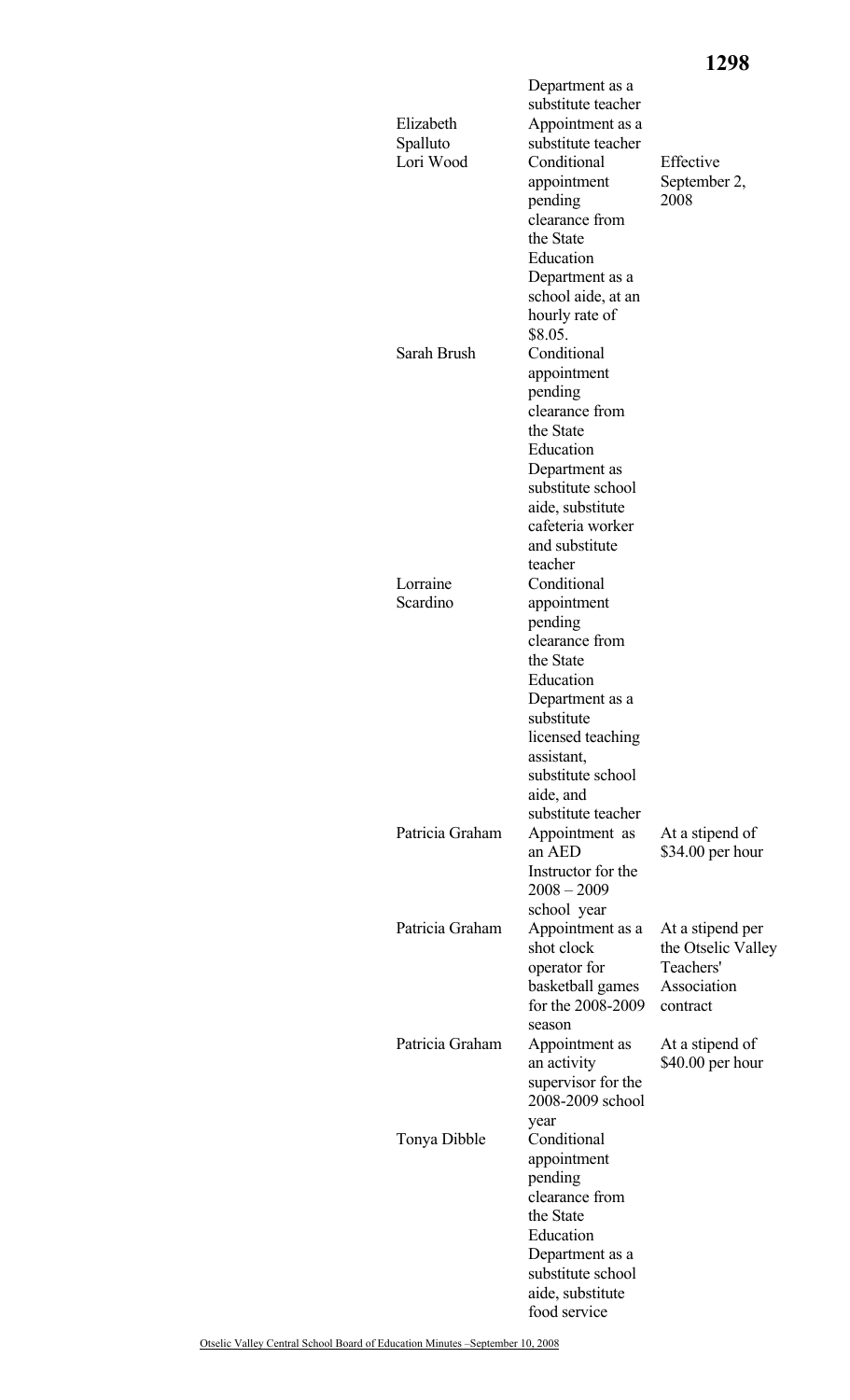| William Pryor        | worker and a<br>substitute<br>custodial worker<br>Conditional<br>appointment<br>pending<br>clearance from<br>the State                      |                                     |
|----------------------|---------------------------------------------------------------------------------------------------------------------------------------------|-------------------------------------|
| <b>Justin Barlow</b> | Education<br>Department as a<br>substitute teacher<br>Appointment as<br>the boys junior<br>varsity basketball<br>coach for the<br>2008-2009 | At a stipend of<br>\$2,538.00       |
| Patricia Rounds      | season<br>Resignation as a<br>licensed teaching<br>assistant                                                                                | <b>Effective August</b><br>31, 2008 |

Second by Mr. Brown.

Motion carried,  $5 - 0$ .

Motion by Mrs. Fox upon the recommendation of the Superintendent of Schools, to approve the following personnel recommendations:

| Kellie Bishop | Conditional<br>appointment<br>pending<br>clearance from<br>the State<br>Education<br>Department as a<br>school aide, at an<br>hourly rate of                              | Effective<br>September 2,<br>2008                          |
|---------------|---------------------------------------------------------------------------------------------------------------------------------------------------------------------------|------------------------------------------------------------|
| Lindsey Eaton | \$8.05.<br>Appointment as a<br>licensed teaching<br>assistant to fill<br>the vacancy<br>created by the<br>one year leave of<br>absence, at a<br>salary of<br>\$16,671.00. | Effective<br>September 2,<br>2008 through<br>June 30, 2009 |

Second by Mrs. Hammond.

Motion carried, 4 - 0. (Mr. Cruikshank abstained)

Transportation Requests to Parochial Schools

Motion by Mrs. Hammond, upon the recommendation of the Superintendent of Schools, to approve District transportation of the following students to the parochial school listed on all days that Otselic Valley is in session:

Ayumi Wakebe to New Life Christian School in Randallsville

Justin Graham to Holy Family School in Norwich

Second by Dr. Evans.

Motion carried, 5 - 0.